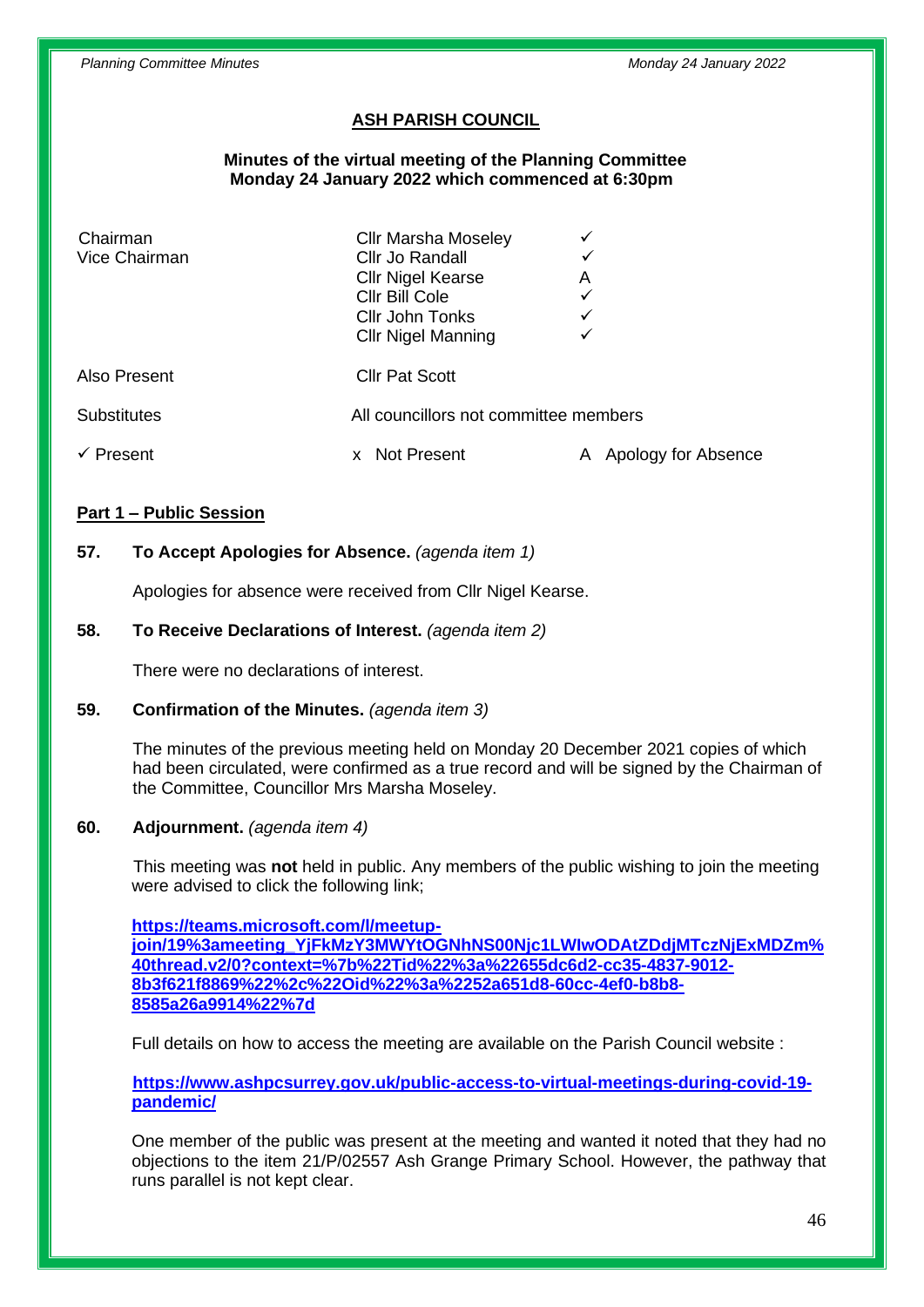## **61. Applications for Planning Consent.** *(agenda item 5)*

Members considered the planning permission applications received as detailed at Appendix A and it was:

 *Recommended upon consideration of the applications as at Appendix A to make observations as shown.*

#### **62. Applications for Tree Surgery.** *(agenda item 6)*

To consider tree surgery applications and if deemed necessary, make representation on behalf of the Council subject to plans being received as detailed at Appendix B.

### *Recommended upon consideration of the applications as at Appendix B to make observations as shown.*

#### **63. Correspondence.** *(agenda item 6)*

There was correspondence received from Guildford Borough Concil notifying a draft parking supplementary planning document (SPD) has been produced.

Supplementary Planning Documents (SPDs) cannot create policy; rather they provide detailed guidance on how the Council will apply planning policy when determining planning applications. This SPD sets out further guidance to draft Policy ID11: Parking Standards in the Local Plan: Development Management Policies, which is also available for public consultation until Friday 18 February 2022 (see [https://guildford.inconsult.uk/LPDMP21/consultationHome\)](https://guildford.inconsult.uk/LPDMP21/consultationHome).

If you would like to comment on the draft SPD, please visit the consultation homepage at [https://guildford.inconsult.uk/PSPD22/consultationHome.](https://guildford.inconsult.uk/PSPD22/consultationHome) Please use the 'Online comments form' to respond to the consultation.

Alternatively, you can let us know your views by emailing [planningpolicy@guildford.gov.uk,](mailto:planningpolicy@guildford.gov.uk) or by writing to: Planning Policy, Guildford Borough Council, Millmead House, Millmead, Guildford, Surrey, GU2 4BB. Please ensure you make it clear which part of the SPD (page, section, paragraph) your comments refer to.

Printed copies of the SPD will be available to view at the Council office main reception at Millmead and in all Guildford borough libraries (during usual opening hours) throughout the consultation period.

Your comments will be published alongside your name, but your personal details, such as your email or postal address, will not. Please note that verbal or anonymous comments cannot be taken into consideration.

Following the consultation, we will consider the comments received and make any necessary amendments. As the SPD gives guidance on draft Policy ID11: Parking Standards in the Local Plan: Development Management Policies, which is a Development Plan Document (DPD), the issue of whether any of the SPD's content should form part of the Local Plan: Development Management Policies DPD or be a standalone SPD may be considered by the Inspector at the future Examination in Public for the Local Plan: Development Management Policies.

Accordingly, it may be appropriate to make changes to the SPD as a consequence of the Inspector's direction regarding the content of the draft Policy ID11. It is proposed that the SPD, amended as appropriate, will be adopted following the adoption of the Local Plan: Development Management Policies.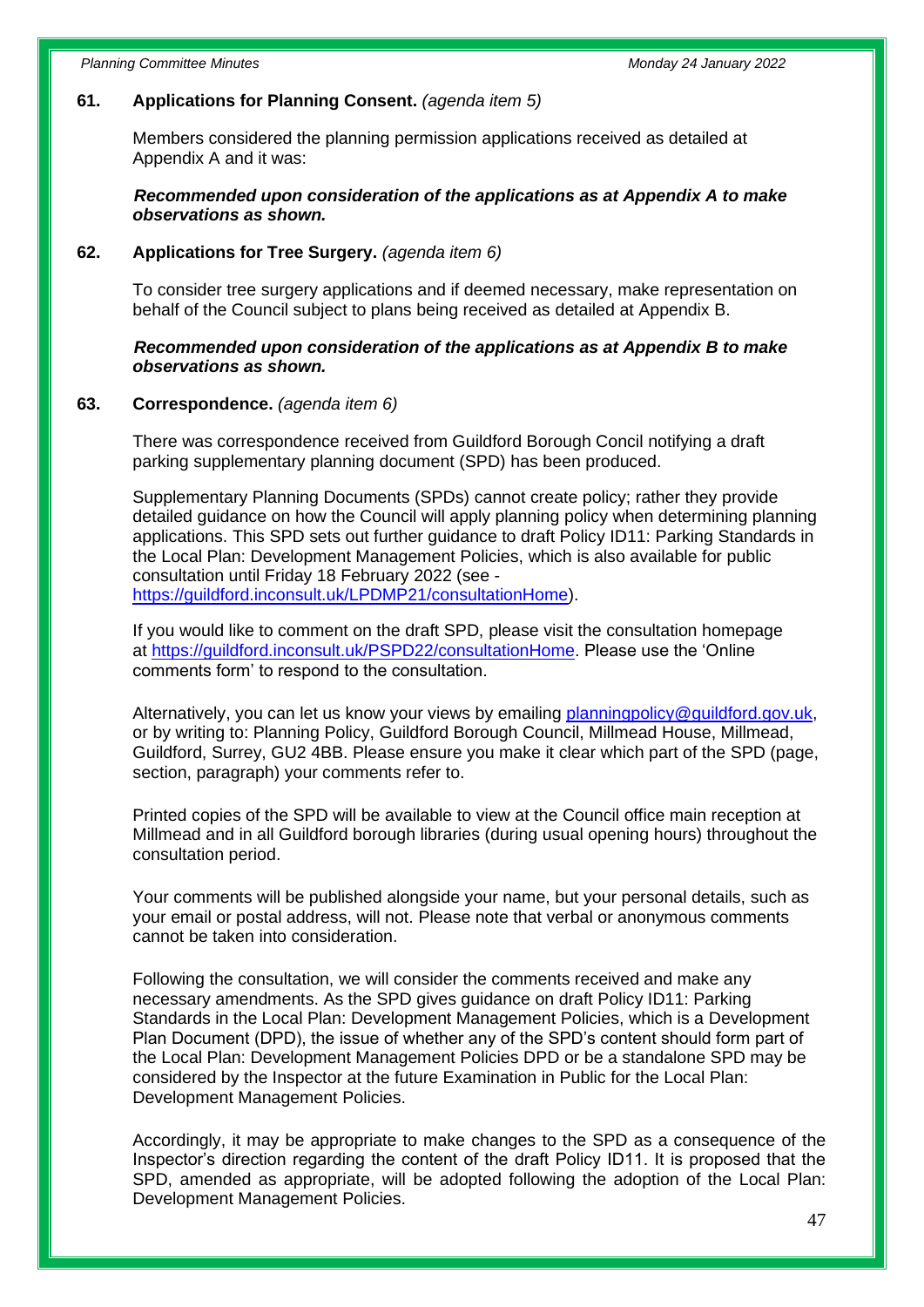*Planning Committee Minutes Monday 24 January 2022*

# **64. Next Meeting.** *(agenda item 7)*

The next meeting is due to be held **Monday 28 February 2022** commencing at 6:30pm.

*The meeting concluded at 18:52pm*

Chairman \_\_\_\_\_\_\_\_\_\_\_\_\_\_\_\_\_\_\_\_\_\_\_\_\_\_\_\_\_\_\_\_\_ Date \_\_\_\_\_\_\_\_\_\_\_\_\_\_\_\_\_\_\_\_\_\_\_\_\_\_\_\_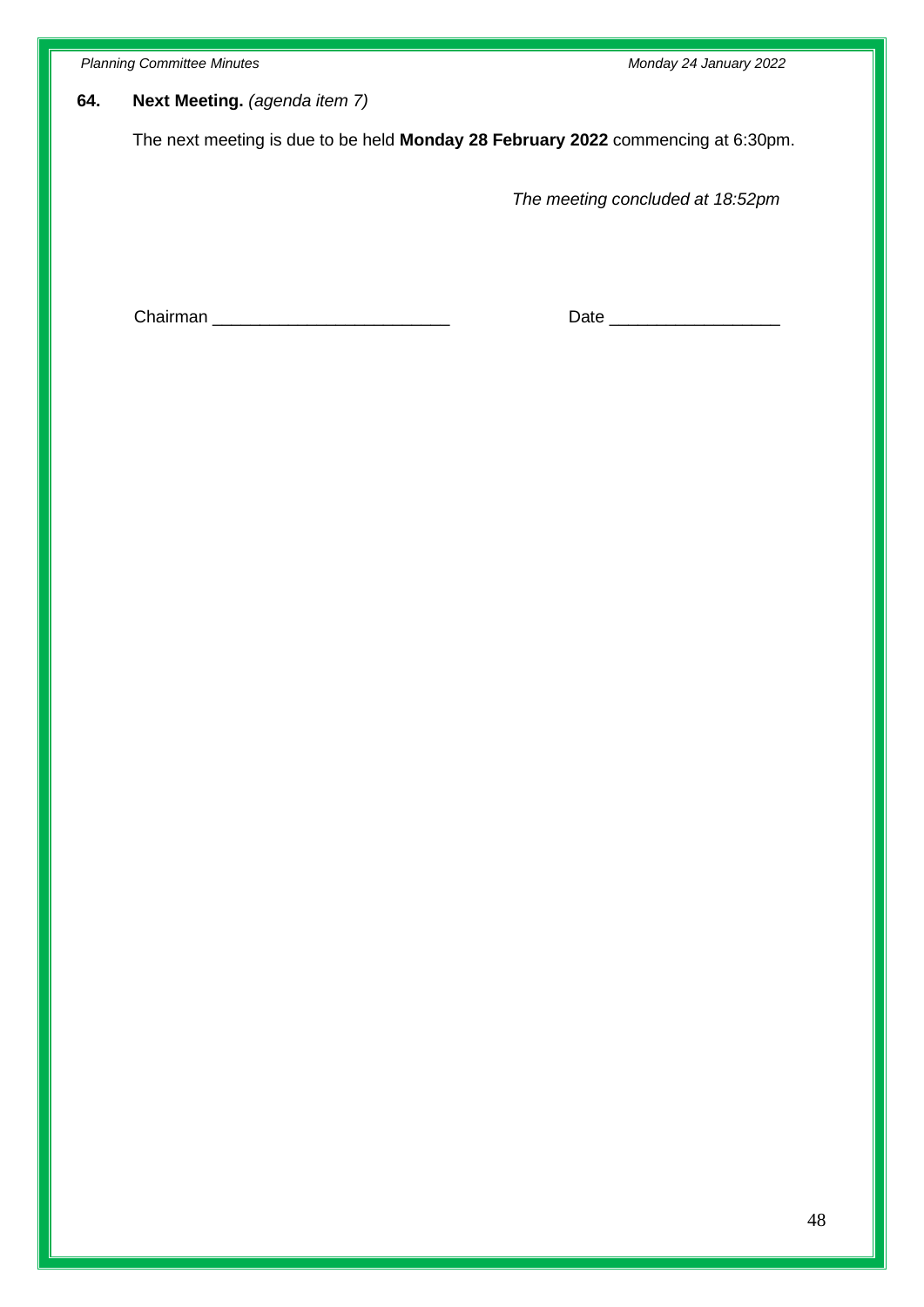### **Appendix A**

# **ASH PARISH COUNCIL**

### **Applications for Planning Consent**

## **24 January 2022**

| <b>Number and Location</b>                                             | <b>Development Proposed</b>                            |
|------------------------------------------------------------------------|--------------------------------------------------------|
| 21/P/02449<br>The Roseway<br>38 College Road<br>Ash<br><b>GU12 5DA</b> | First floor extension to create a two storey<br>house. |

*No observations but concern raised at loss of a bungalow.*

| <b>21/W/00138</b>                                               | Prior notification under Schedule 2, Part 16<br>of the Town & Country Planning (General                                                                          |
|-----------------------------------------------------------------|------------------------------------------------------------------------------------------------------------------------------------------------------------------|
| <b>Grass Verge off Birch Way</b><br>Ash Vale<br><b>GU12 5LY</b> | <b>Permitted Development) (England) Order</b><br>2015 for the installation of a 16.0m Phase 8<br>Monopole C/W wrapround cabinet at base<br>and associated works. |

*No observations but following comments made :*

- *Concern expressed regarding the visual impact on residential area.*
- *Whether the Environmental Health Officer to be consulted.*
- *Has the possibility of mast sharing been explored.*

| 21/P/02474                                 | Erection of a single/two storey front<br>extension and canopy, two storey side    |
|--------------------------------------------|-----------------------------------------------------------------------------------|
| 12 Ash Hill Road<br>Ash<br><b>GU12 6AE</b> | extension and single storey rear extension<br>along with changes to fenestration. |

## *Object*

*1. Part of the two storey side extension is not subservient to the main dwelling.*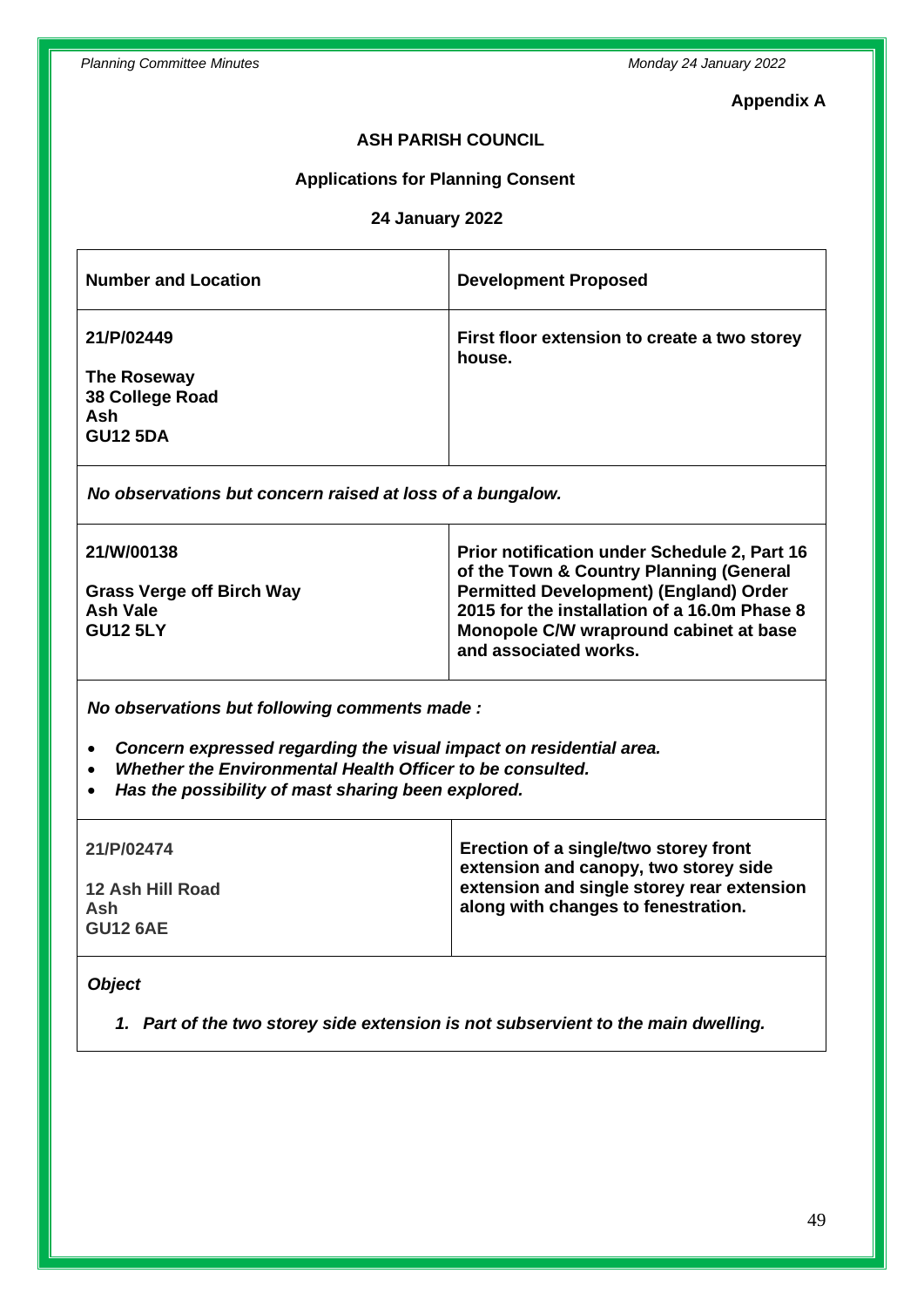*Planning Committee Minutes Monday 24 January 2022*

| <b>Number and Location</b>                                                           | <b>Development Proposed</b>      |
|--------------------------------------------------------------------------------------|----------------------------------|
| 21/P/02495                                                                           | Erection of a steel outbuilding. |
| <b>Willow Park Fisheries</b><br><b>Youngs Drive</b><br><b>Ash</b><br><b>GU12 6RE</b> |                                  |

*No observations* 

| 21/P/02547                                     | Proposed single storey rear extension. |
|------------------------------------------------|----------------------------------------|
| <b>73 Ash Street</b><br>Ash<br><b>GU12 6LG</b> |                                        |

# *Object*

*1. Flat roof not in accordance with Guildford Borough Council's Design Guide for Residential Extensions.*

| 21/P/02557                       | Proposed erection of 1.8m high vertical<br>round bar railing along Ash Church |
|----------------------------------|-------------------------------------------------------------------------------|
| <b>Ash Grange Primary School</b> | Road and 3m high secure metal mesh anti-                                      |
| <b>Ash Church Road</b>           | climb fencing and gates along                                                 |
| Ash                              | the three other boundaries; installation of                                   |
| <b>GU12 6LX</b>                  | <b>CCTV</b> equipment.                                                        |

*No observations subject to an ecology assessment from Surrey Wildlife.*

| 21/P/02325                                                    | Single storey side extension and a loft<br>conversion to include raising the |
|---------------------------------------------------------------|------------------------------------------------------------------------------|
| <b>72 Prospect Road</b><br><b>Ash Vale</b><br><b>GU12 5EL</b> | ridge of the main roof and rear dormer.                                      |

# *Object*

- *1. Proposed dormer not subservient to the main dwelling.*
- *2. Flat roof not in accordance with Guildford Borough Council's Design Guide for Residential Extensions.*
- *3. The proposed Juliet balcony is not in keeping with other properties in the surrounding area.*
- *4. Unneighbourly development. Potential for overlooking.*
- *5. Bulky poor design.*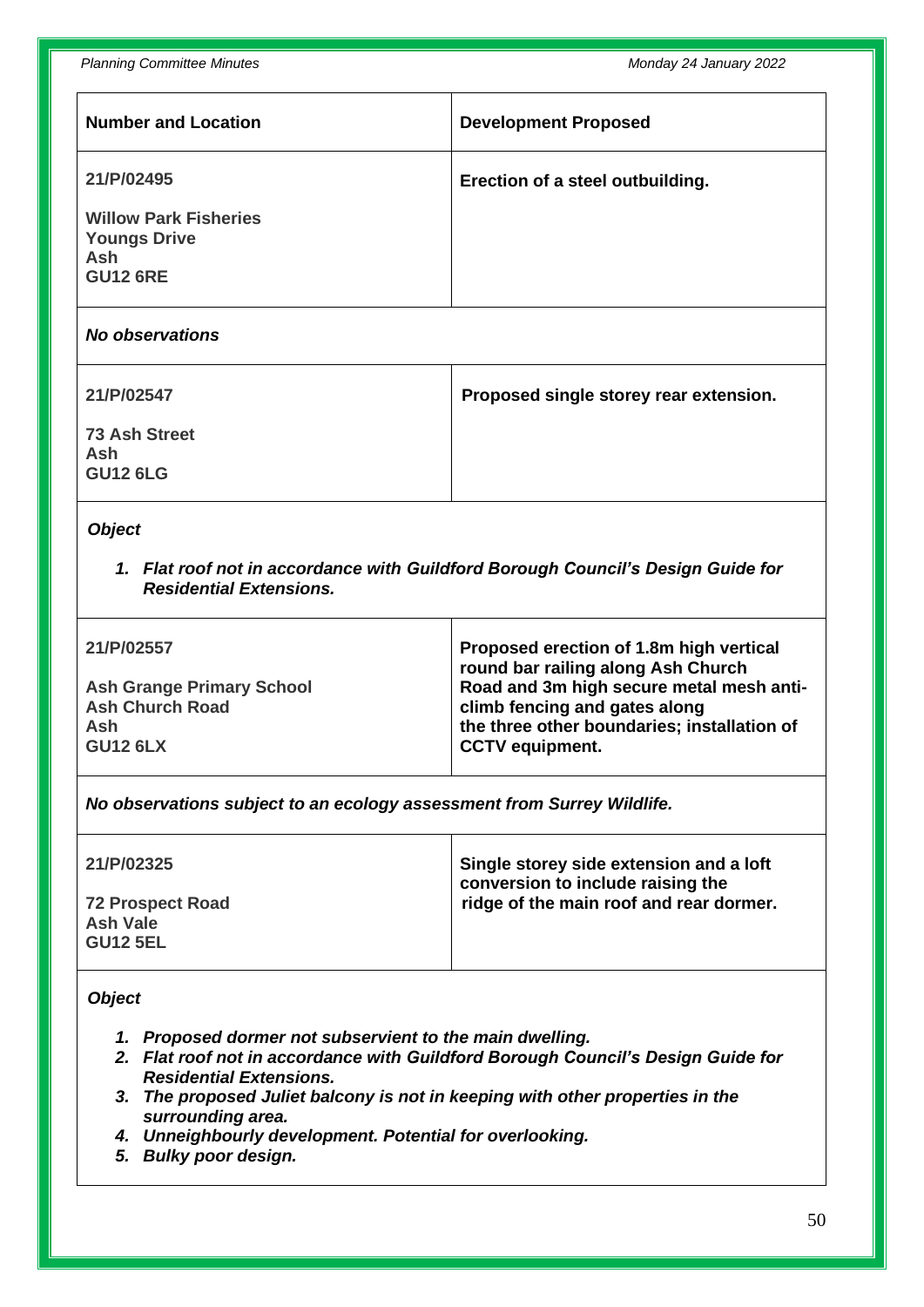| <b>Number and Location</b>                                                                                                                                                                                                                                                              | <b>Development Proposed</b>                                                                                                                                                                                                |  |  |
|-----------------------------------------------------------------------------------------------------------------------------------------------------------------------------------------------------------------------------------------------------------------------------------------|----------------------------------------------------------------------------------------------------------------------------------------------------------------------------------------------------------------------------|--|--|
| 21/P/02536<br><b>24 Prospect Road</b><br><b>Ash Vale</b><br><b>GU12 5ED</b>                                                                                                                                                                                                             | <b>Certificate of Lawfulness for a proposed</b><br>Development to establish whether a loft<br>conversion including insertion of front<br>rooflight and rear dormer would be lawful.                                        |  |  |
| <b>Object</b><br>1. Not subservient to the main dwelling.<br>2. Poor design.<br>3. Flat roof not in accordance with Guildford Borough Council's Design Guide for<br><b>Residential Extensions.</b><br>4. Overlooking neighbouring properties.<br>5. Full planning application required. |                                                                                                                                                                                                                            |  |  |
| 21/P/02531<br>50 and 52 Hammersley Drive<br>Ash<br><b>GU12 6FP</b>                                                                                                                                                                                                                      | Variation condition 2 (approved plans) of<br>planning permission 17/P/02592,<br>approved on 29/03/2019, to allow changes<br>to the form, location and<br>elevational appearance of the barns serving<br>plots 462 and 463. |  |  |
| <b>No observations</b>                                                                                                                                                                                                                                                                  |                                                                                                                                                                                                                            |  |  |
| 21/P/02567<br><b>2 Winchester Road</b><br>Ash<br><b>GU12 6SX</b>                                                                                                                                                                                                                        | Single storey three bed dwelling to rear<br>garden with side access drive and<br>parking together with extended dropped<br>kerbs for existing retained<br>dwelling.                                                        |  |  |
| <b>Object</b><br>1. Overdevelopment of the plot.<br>2. Cramped development.<br>3. Loss of amenity in respect of privacy and light to neighbouring properties.<br><b>Unneighbourly development.</b><br>4.                                                                                |                                                                                                                                                                                                                            |  |  |

*5. Within the Thames Basin Heath Special Protection Area. Appropriate mitigation required.*

| 21/P/02618                                                            | Single storey rear extension. |
|-----------------------------------------------------------------------|-------------------------------|
| Windrush<br><b>Frimley Road</b><br><b>Ash Vale</b><br><b>GU12 5PJ</b> |                               |

# *No observations*